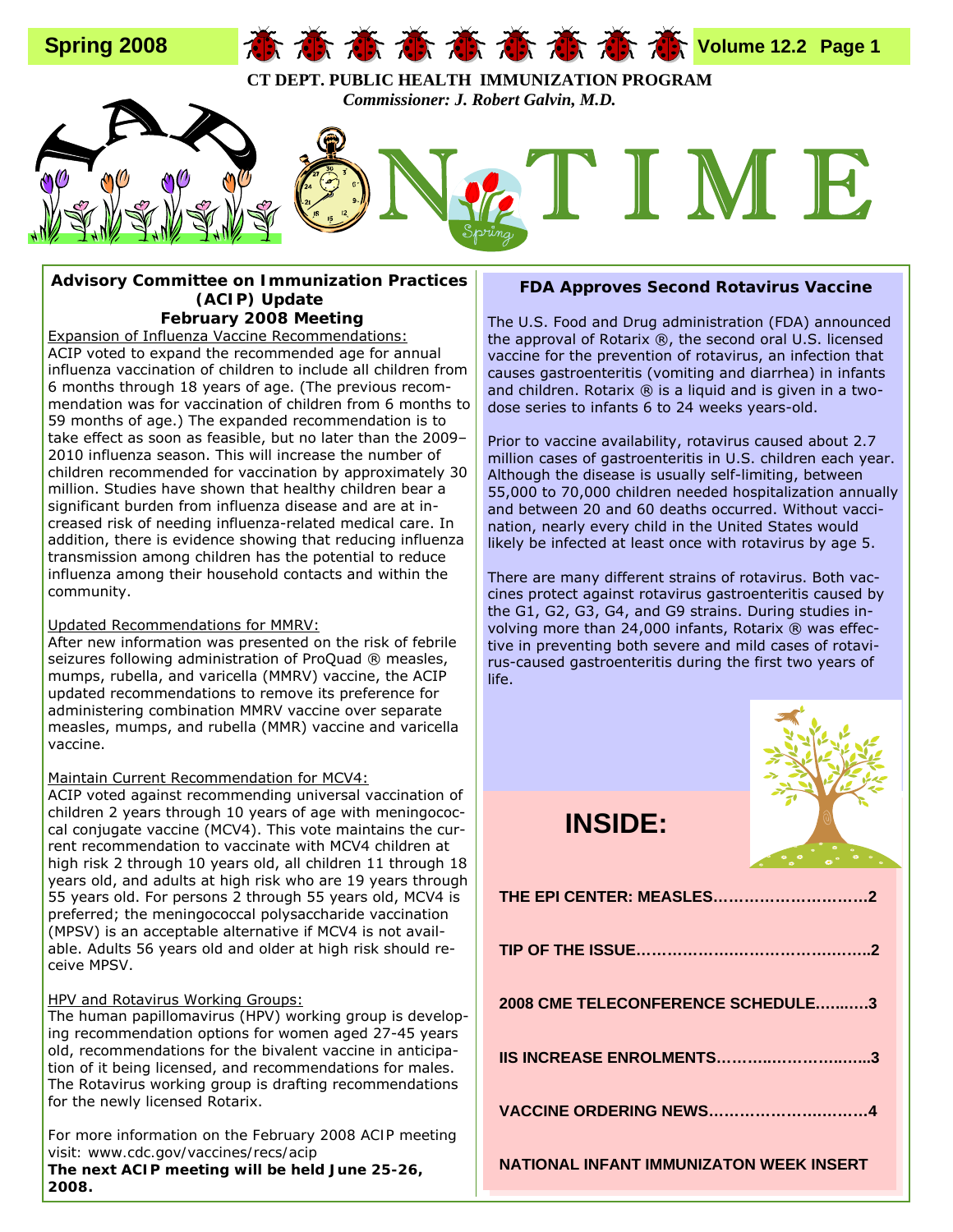### **Measles on the Increase**

 From January 1--April 25, 2008, a total of 64 confirmed measles cases were reported to CDC, the most reported by this date for any year since 2001. Of the 64 cases, 54 were associated with importation of measles from other countries into the United States, and 63 of the 64 patients were unvaccinated or had unknown or undocumented vaccination status.

 The cases were reported from: New York City (22 cases), Arizona (15), California (12), Michigan and Wisconsin (four each), Hawaii (three), and Illinois, New York state, Pennsylvania, and Virginia (one each). Patients ranged in age from 5 months to 71 years; 14 patients were aged <12 months, 18 were aged 1--4 years, 11 were aged 5--19 years, 18 were aged 20--49 years, and three were aged >50 years, including one U.S. resident born before 1957.

 In January and February 2008, San Diego experienced an outbreak of 11 measles cases, with an additional case who was exposed in San Diego but became ill in Hawaii. The index case was an unvaccinated child who had recently traveled to Switzerland, where a measles outbreak is ongoing (see http://www.cdc.gov/ mmwr/preview/mmwrhtml/mm5708a3.htm). Transmission in this outbreak occurred in a doctor's office as well as in community settings. Measles genotype D5 was identified from more than one case in the San Diego and Arizona outbreaks; this genotype is currently circulating in Switzerland (see http://

www.eurosurveillance.org/edition/v13n08/080221\_1.asp). Confirmed measles cases reported from New York City involve genotype D4, which is identical to the genotype responsible for a large ongoing measles outbreak in Israel (see http://

www.eurosurveillance.org/edition/v13n08/080221\_3.asp). In addition, two measles cases recently confirmed in unvaccinated siblings from Michigan may have resulted from exposure during a long stop-over in the Atlanta airport.

Measles is a highly contagious acute viral disease that is transmitted by respiratory droplets and airborne spread. Measles can result in severe complications, including pneumonia, encephalitis and death. The incubation period for measles ranges from 7-18 days. The diagnosis of measles should be considered in any per-

 **Spring 2008 Volume 12.2 Page 2** son with a generalized maculopapular rash lasting > 3 days, a tem $percenture \geq 101^{\circ}F$ , and cough, coryza, or conjunctivitis. Immunocompromised patients may not exhibit rash or may exhibit atypical rash. As a result of a successful U.S. vaccination program, measles elimination (i.e., interruption of endemic measles transmission) was declared in the United States in 2000. The number of reported measles cases has declined from 763,094 in 1958 to fewer than 150 cases reported per year since 1997. From 2000--2007, yearly measles totals ranged from 29--116 (mean: 62, median: 56).

 Rapid and aggressive public health action is needed in response to measles cases. Case investigation, vaccination of household or other close contacts without evidence of immunity, and control activities should not be delayed pending the return of laboratory results. Control activities include isolation of known and suspected case-patients and administration of vaccine (at any interval following exposure) or immune globulin (within 6 days of exposure, particularly contacts ≤ 6 months of age, pregnant women, and immunocompromised people, for whom the risk of complications is highest) to susceptible contacts. For contacts who remain unvaccinated, control activities include exclusion from day care, school, or work and voluntary home quarantine from 7 to 21 days following exposure.

 Persons who are known contacts of measles patients and who develop fever and/or rash should be considered suspected measles case-patients and be appropriately evaluated by a healthcare provider. If healthcare providers are aware of the need to assess a suspected measles case, they should schedule the patient at the end of the day after other patients have left the office. They should inform clinics or emergency rooms when referring a suspected measles patient for evaluation so that airborne infection control precautions can be implemented prior to their arrival.

 Healthcare providers should maintain vigilance for measles importations and have a high index of suspicion for measles in persons with a clinically compatible illness, who have traveled abroad or who have been in contact with travelers. They should assess measles immunity in U.S. residents who travel abroad and vaccinate if necessary. Suspected measles cases should be reported immediately to the CT Dept. of Public Health and the local health department. Serologic and virologic specimens (serum and throat or nasopharyngeal swabs) should be obtained for measles virus detection and genotyping. Laboratory testing should be conducted in the most expeditious manner possible.

 Further information on measles and measles vaccine is available at http://ww.ct.gov/dph and at http://www.cdc.gov/vaccines/vpd-vac/ measles/default.htm.

### Immunization Program Epidemiologists:

- **Region 1 (Fairfield County area)** Paul Sookram 860-509-7835
- *Region 2 (New Haven area)* Stephanie Poulin 860-509-7811
- **Region 3 (Eastern CT)** Sharon Dunning 860-509-7757
- **Region 4 (Hartford area)** Linda Greengas 860-509-8153
- **Region 5 (Northwestern CT)** Jennifer Vargas 860-509-7901

### TIP OF THE ISSUE:

SnapShots, an electronic publication of USAID's IMMUNIZATIONbasics Project, is intended to provide busy public health professionals with references and periodic updates from the immunization world. To access the current and back issues of SnapShots, go to:

http://www.immunizationbasics.jsi.com/Newsletter/ SnapShotsArchive.htm

To subscribe, go to: http://www.immunizationbasics.jsi.com/ Newsletter/Subscribe.htm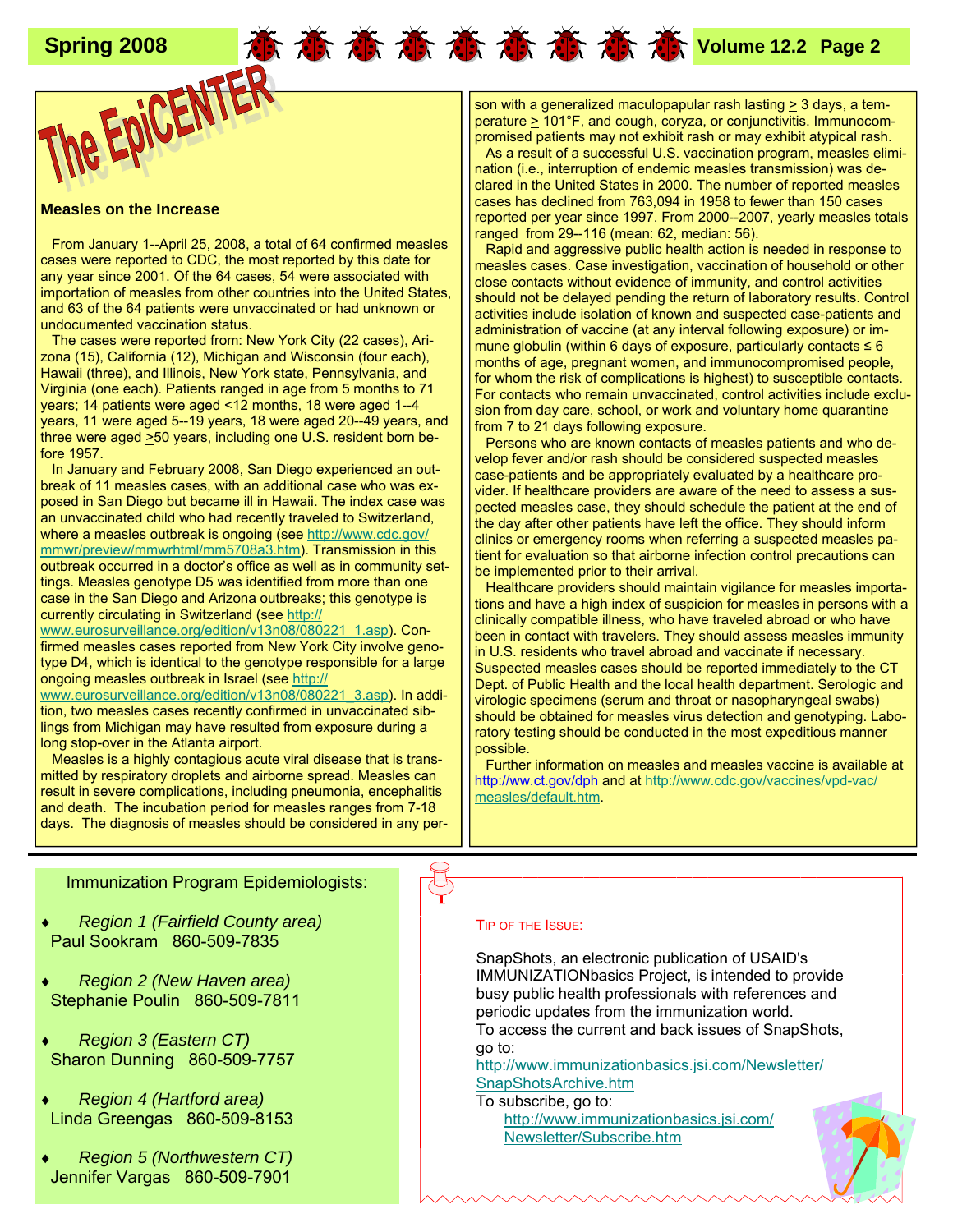





 $\Box$ 

 $\Box$ 

the 10th Edition of CDC's immunization textbook, *Epidemiology and Prevention of Vaccine-Preventable Diseases, "The Pink Book",* has been completed and is now available online. "The Pink Book" provides comprehensive information about routinely recommended vaccines, vaccine-preventable diseases and much more. A hard copy of the "Pink Book" can be purchased for \$35. For more information visit: www.cdc.gov/vaccines/pubs/pinkbook/

### $\Box$ **Immunization Information Systems Increase Enrollments**

 $\Box$ Immunization Information Systems (IIS) have made progress enrolling children and  $\Box$  $\frac{1}{n}$  healthcare providers in their systems. A new report highlights selected data from □ CDC's 2006 Immunization Information System Annual Report (IISAR). The data in- $\Box$ dicated that 65 percent of all U.S. children less than 6 years-old, approximately 15  $\frac{1}{n}$  million children, participated in an Immunization Information System (IIS), an increase from 56 percent in 2005. IISs can provide accurate data on which to make  $\Box$ informed immunization decisions and when used for performance feedback to pro- $\Box$ viders, result in increased immunization rates. Most grantees (70 percent) reported that their IISs have the capacity to track vaccinations for persons of all ages. Data concerning vaccinations were entered within 30 days of vaccine administration for  $\Box$ 69 percent of children less than 6 years-old. However, results for several data completeness measures are low. These findings underscore the need to continue efforts  $\Box$  $\frac{1}{n}$  to address challenges to full participation and ensure high quality information. For more information, see the full article in CDC's March 21, 2008 Morbidity and Mortality Weekly Report (MMWR) at www.cdc.gov/mmwr/preview/mmwrhtml/  $\Box$ 

### **Local IAP Coordinators**

**Bridgeport** Joan Lane 203-372-5503

**Danbury**  Irene Litwak 203-730-5240

**East Hartford**  Marie Rorrio 860-291-7322

**Hartford**  Leticia Marulanda 860-547-1426 x7033

**Ledge Light**  Ginny Haas 860-448-4882 x352

> **Meriden**  Valerie Bryden 203-630-4251

**Naugatuck Valley**  Elizabeth Green 203-881-3255

**New Britain**  Ramona Anderson 860-612-2777

> **New Haven**  Jennifer Hall 203-946-7097

**Northeast District**  Danielle DaSilva 860-928-6541 x2013

> **Norwalk**  Pam Bates 203-854-7728

**Stamford**  Cinthia Vera 203-977-5098

 $\Box$ 

 $\Box$ 

 $\Box$ 

 $\Box$  $\Box$ 

 $\Box$  $\Box$  $\Box$  $\Box$  $\Box$ 

 $\Box$  $\Box$  $\Box$  $\Box$  $\Box$ 

 $\Box$ 

 $\Box$  $\Box$ 

**Torrington**  Sue Sawula 860-489-0436

**Waterbury**  Randy York 203-346-3907

**West Haven**  Betty Murphy 203-937-3665

**Windham**  Karin Davis 860-423-4534

**Other areas**  Johanna Castaneda 860-509-7241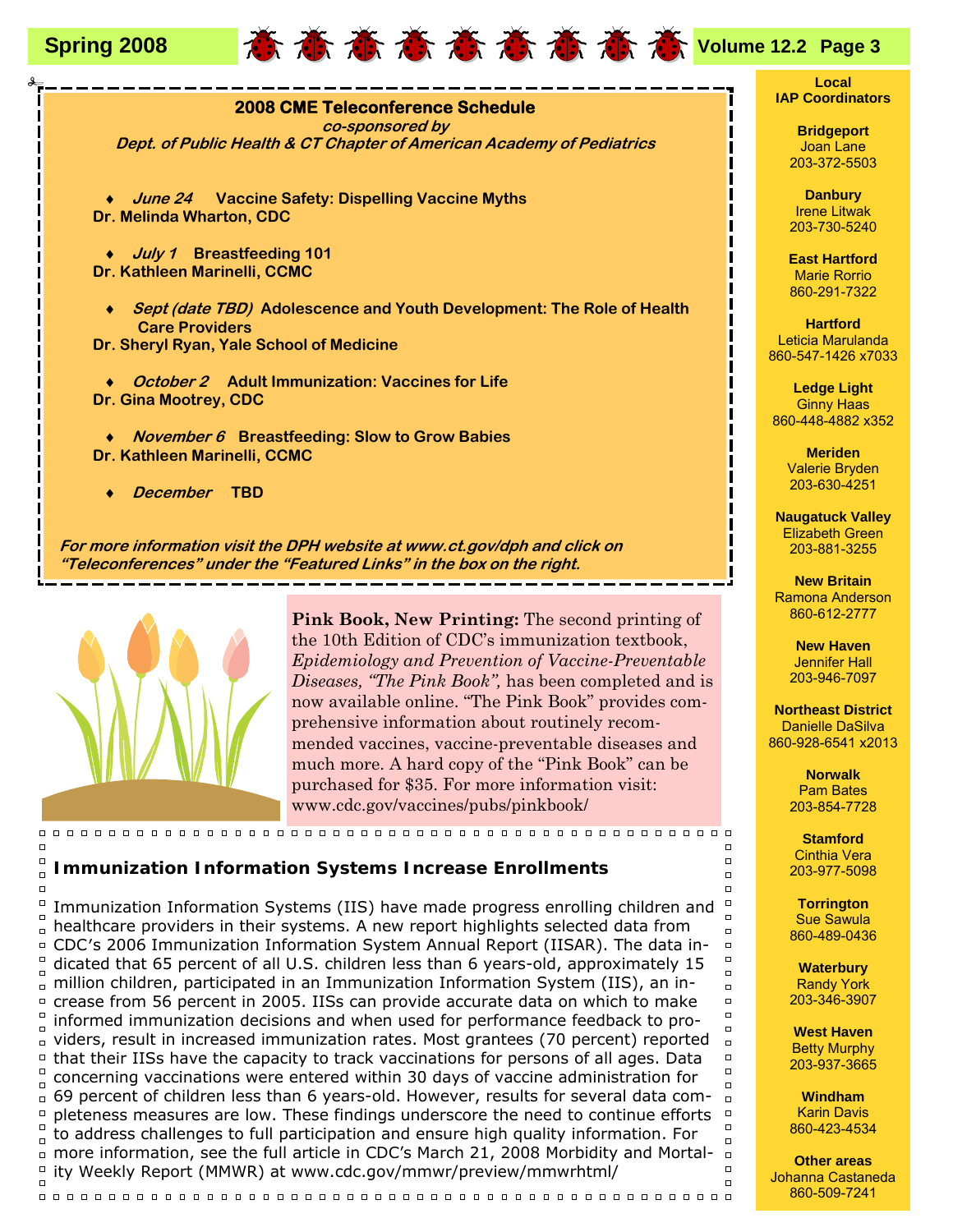

**From the desks of Maria Heinz (epi region 4), Carol Natitus (epi regions 1 & 5) and Claudia Soprano (epi region 3) Your Vaccine Order Support Team!**



**Phone #: 860 509-7929 Fax #: 860 509-8371** 

We would like to extend **CONGRATULATIONS** to all the providers and IAP staff who make the Immunization Program a success. According to results from the CDC 2006 National Immunization Survey, Connecticut achieved an 82 percent coverage rate for the basic immunization series among children 19 to 35 months of age. Connecticut's immunization rate was third only to Massachusetts and North Carolina, and well above the national average of 77 percent. Connecticut has been among the top five states for childhood immunization coverage levels for the past 10 years.

### **V** *A C* **A** *T* **I O** *N* **. . . . in the summertime**

As summertime approaches and offices close for some well-deserved rest, even for just a couple of days, please contact the Immunization Program with the dates you will be closed. We don't want vaccines delivered to an empty office!

### **Reach out to your VFC Community**

Don't feel stuck with more vaccine than you can use or expiring vaccine. Work within your community of VFC providers to help each other out. Get to know who the VFC providers are in your community including your local community health center, health department, school-based health centers and affiliate offices. If you are unsuccessful in your search or you don't know who to contact, please call us and we can help you.

**As a reminder: even if you are not ordering vaccine, you still must send in your vaccine report on your scheduled month**. The vaccine order report includes a complete inventory of your VFC vaccines and the doses administered page for your order cycle. A complete inventory includes the quantity and expiration date of each vaccine. So if you have multiple lot numbers of the same vaccine you must report the quantity in inventory and expiration of each lot number of that vaccine. You don't need to include the lot number. Vaccine order reports are due by the 1st business day of the month -- no exceptions. Call us if you don't know your order schedule.

**HELPFUL HINT!** Mark up a calendar *with your vaccine expiration dates; as you flip through the months you'll know what to watch for.* 



Have a good idea on vaccine management that works in your office? Let us know so we can pass it on!



Keeping Connecticut Healthy

**410 Capitol Avenue, MS # 11 MUN P.O. Box 340308 Hartford, CT 06134-0308 Phone: (860) 509-7929 www.dph.state.ct.us** 

**Co-Editors: Debbye Rosen, BSN,MS Vincent Sacco, MS, Program Manager Melinda Mailhot, BS, MSPH**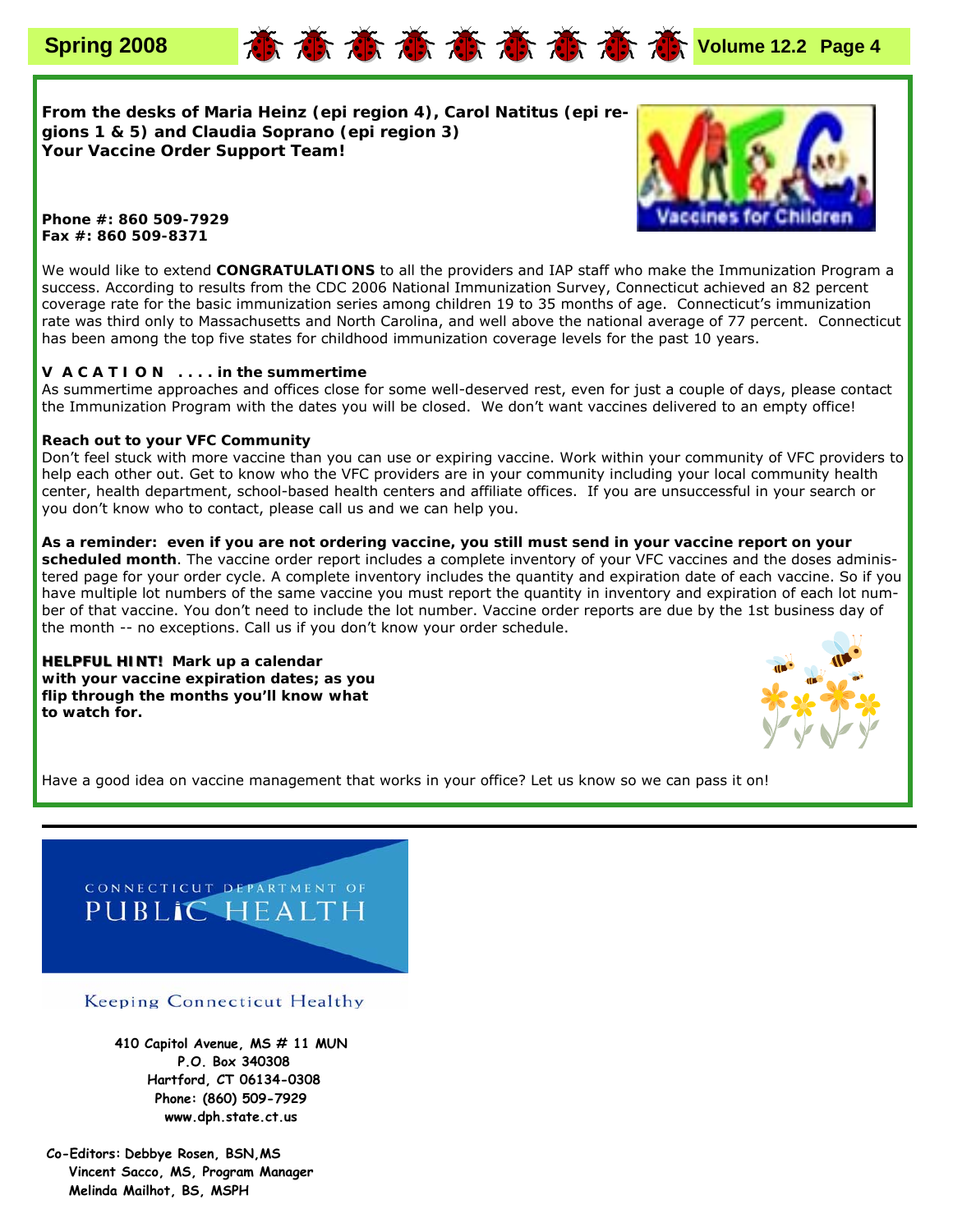# **National Infant Immunization Week 2008 Highlights**



Leslie Solkoske, accepts an "Immunizat ion" Champion award on behalf of St. Francis Hospital





Torrington Area Immunization Action Plan staff, Karen Nugent and Sue Sawula with their Immunization Champion, Dr. Sophia Grant and Nurse, Karen Dettmer from Litchfield County Pediatrics.

Eric Triffin, Director of Health for the West Haven Health Department promotes "World Peas" to local newspaper reporter

Danbury Immunization Action Plan staff, Irene Litwak and Kathie Rocco with their Immunization Champions from the Pediatric Health Center, Dr. Veronica Ron, Dr. Jack Fong, and long-time immunizations advocate and volunteer, Dr. William Bauman

Dr. Ron Angoff, MD, Pediatrician and current President of the CT Chapter of the American Academy of Pediatrics encourages legislators to continue funding vaccines



Senate President Pro Tempore Donald Williams and House Speaker, James Amann accept a plaque from Dr. Melinda Wharton, Deputy Director of the CDC's National Center for Immunization and Respiratory Diseases



**Walk For Shots**, an "umbrella of protection"--Downtown Hartford



Martine Quick, Medical Assistant for the Willows Pediatric Group of Westport, has a corsage pinned in anticipation of receiving her Champion award